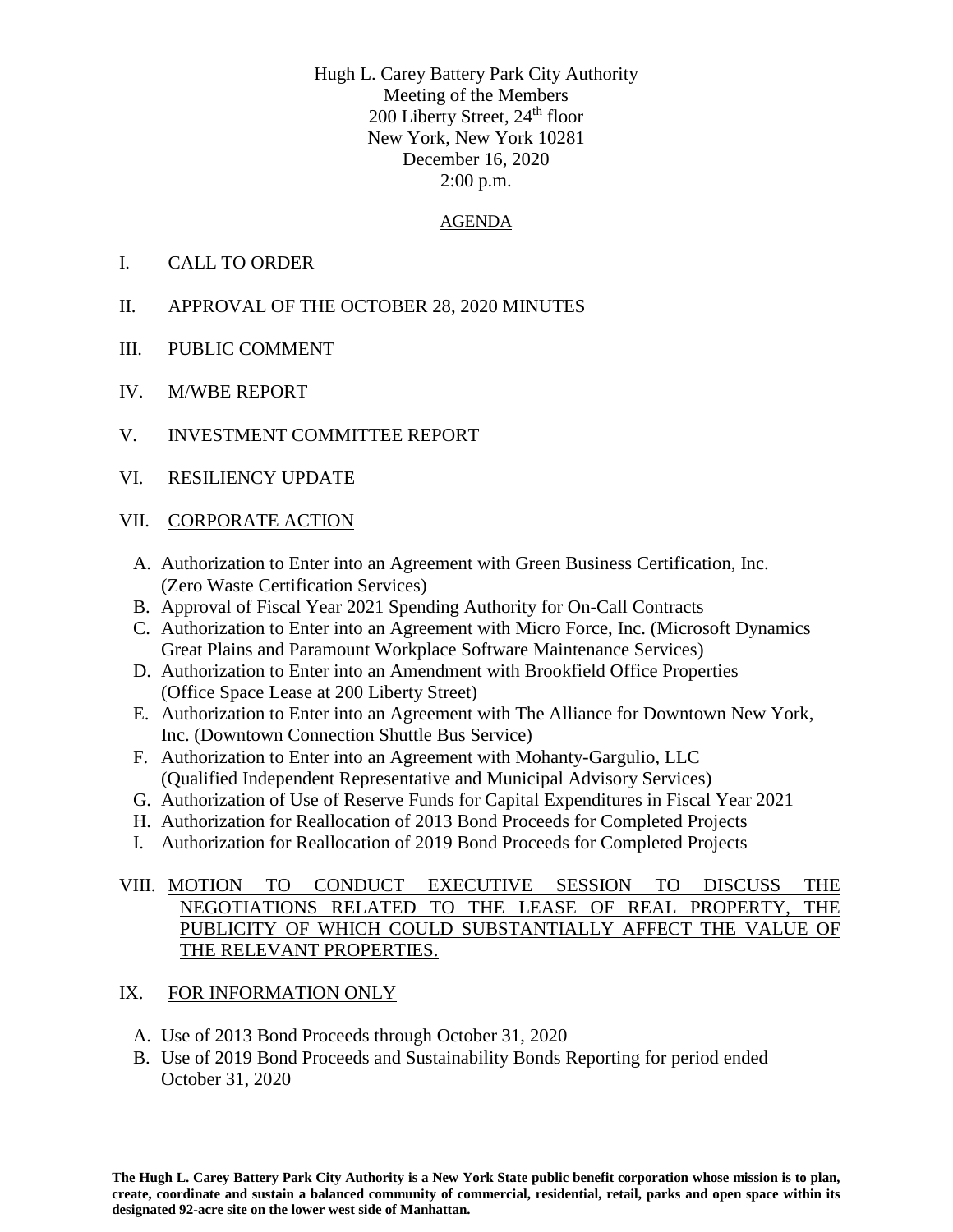- C. Recent and Upcoming Procurement Activity
- D. Selected Press Clippings
- E. 2021 Members' Meeting Schedule
- X. MOTION TO ADJOURN

**The Hugh L. Carey Battery Park City Authority is a New York State public benefit corporation whose mission is to plan, create, coordinate and sustain a balanced community of commercial, residential, retail, parks and open space within its designated 92-acre site on the lower west side of Manhattan.**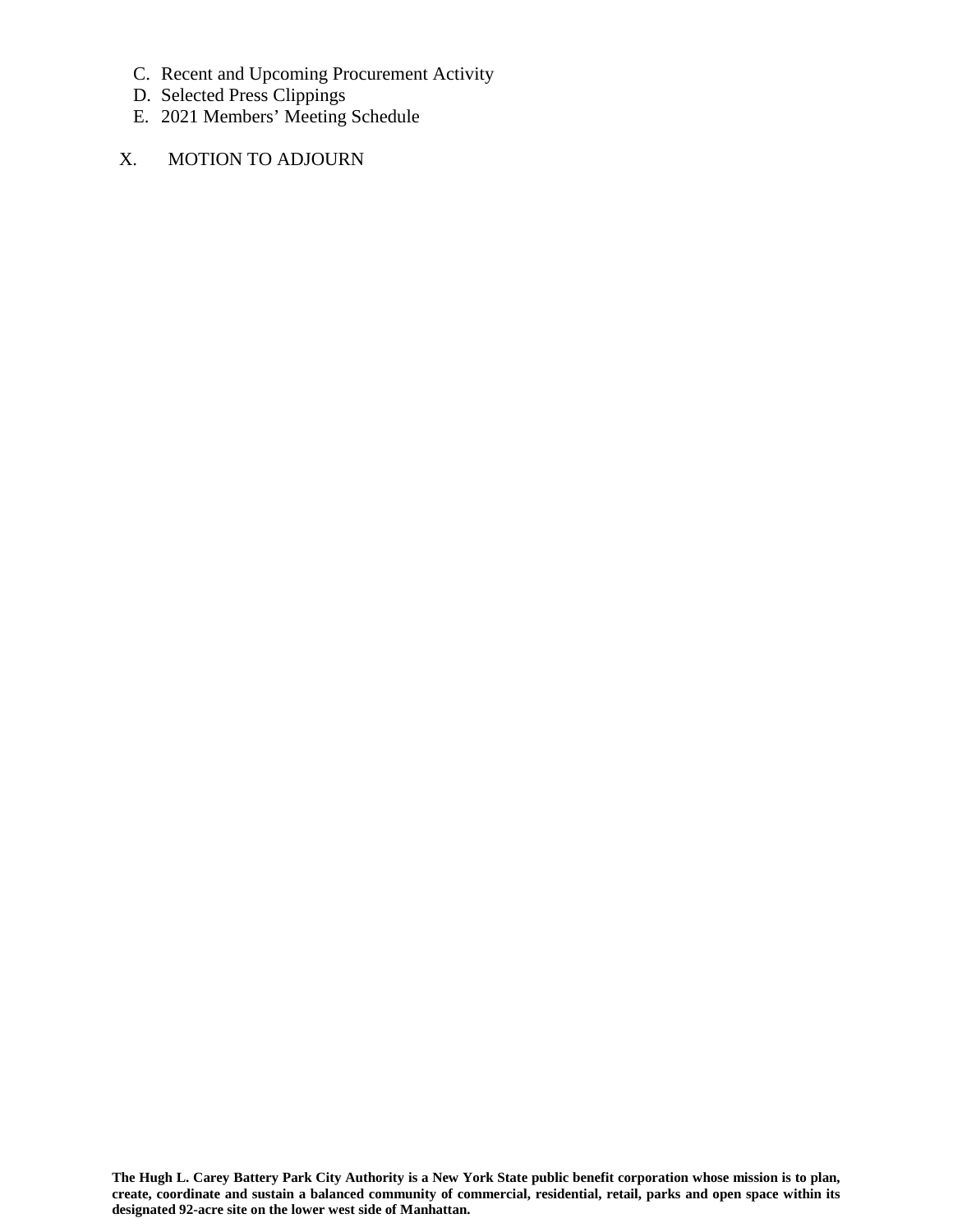## **AUTHORIZATION TO ENTER INTO AN AGREEMENT WITH GREEN BUSINESS CERTIFICATION, INC. ("GBCI") TO PROVIDE ZERO WASTE CERTIFICATION SERVICES**

BE IT RESOLVED that in accordance with the materials presented to this meeting, the President and Chief Executive Officer of the Hugh L. Carey Battery Park City Authority (the "President") or her/his designee(s) be, and each of them hereby is, authorized and empowered to enter into a three (3) year contract with GBCI in order to provide TRUE Zero Waste Certification for Battery Park City Authority open spaces, operations and additional other facilities, for a not-to-exceed total amount of \$23,500.00; and be it further

RESOLVED, that the President or her/his designee(s) be, and each of them hereby is, authorized and empowered to execute and deliver the contract on behalf of the Hugh L. Carey Battery Park City Authority, subject to such changes as the officer or officers shall, with the advice of counsel, approve as necessary and appropriate and in the best interests of the Authority, such approval to be conclusively evidenced by the execution and delivery of the contract; and be it further

RESOLVED, that the President or her/his designee(s) be, and each of them hereby is, authorized and empowered to execute all such other and further documents and to take all such other and further actions as may be necessary, desirable or appropriate in connection with the transactions contemplated in the foregoing resolutions, and any such execution of documents and any other further actions heretofore taken are hereby ratified and any actions hereafter taken are confirmed and approved.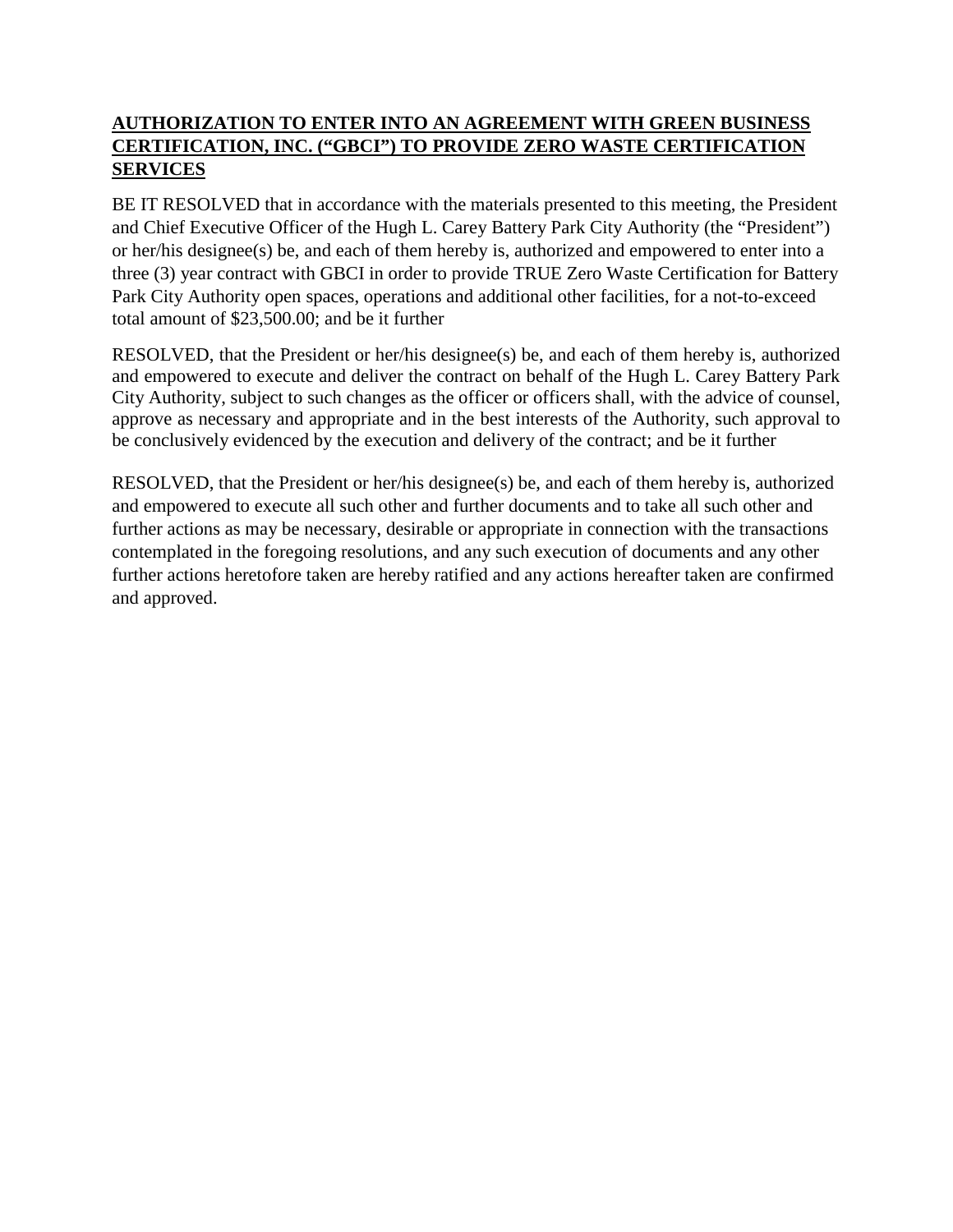# **APPROVAL OF FISCAL YEAR 2021 ON-CALL SPENDING AUTHORITY**

BE IT RESOLVED, the Fiscal Year 2021 annual spending maximums for the following On-Call Expenditures, are hereby established:

| - On-Call GC Expenditures:          | \$3,100,000;                    |
|-------------------------------------|---------------------------------|
| - On-Call Engineering Expenditures: | $1,200,000$ ; and               |
| - On-Call CM Expenditures:          | $1,100,000$ ; and be it further |

RESOLVED, that the President of the Authority or her/his designee(s) be, and each of them hereby is, authorized and empowered to execute any documents, file said budgeted and related information with all parties as required pursuant to all outstanding bond resolutions, agreements and requirements of law and to take all such other and further actions as may be necessary, desirable or appropriate in connection with the transactions contemplated in the foregoing resolution, and any such execution of documents and any other and further actions heretofore taken are hereby ratified and any actions hereafter taken are confirmed and approved.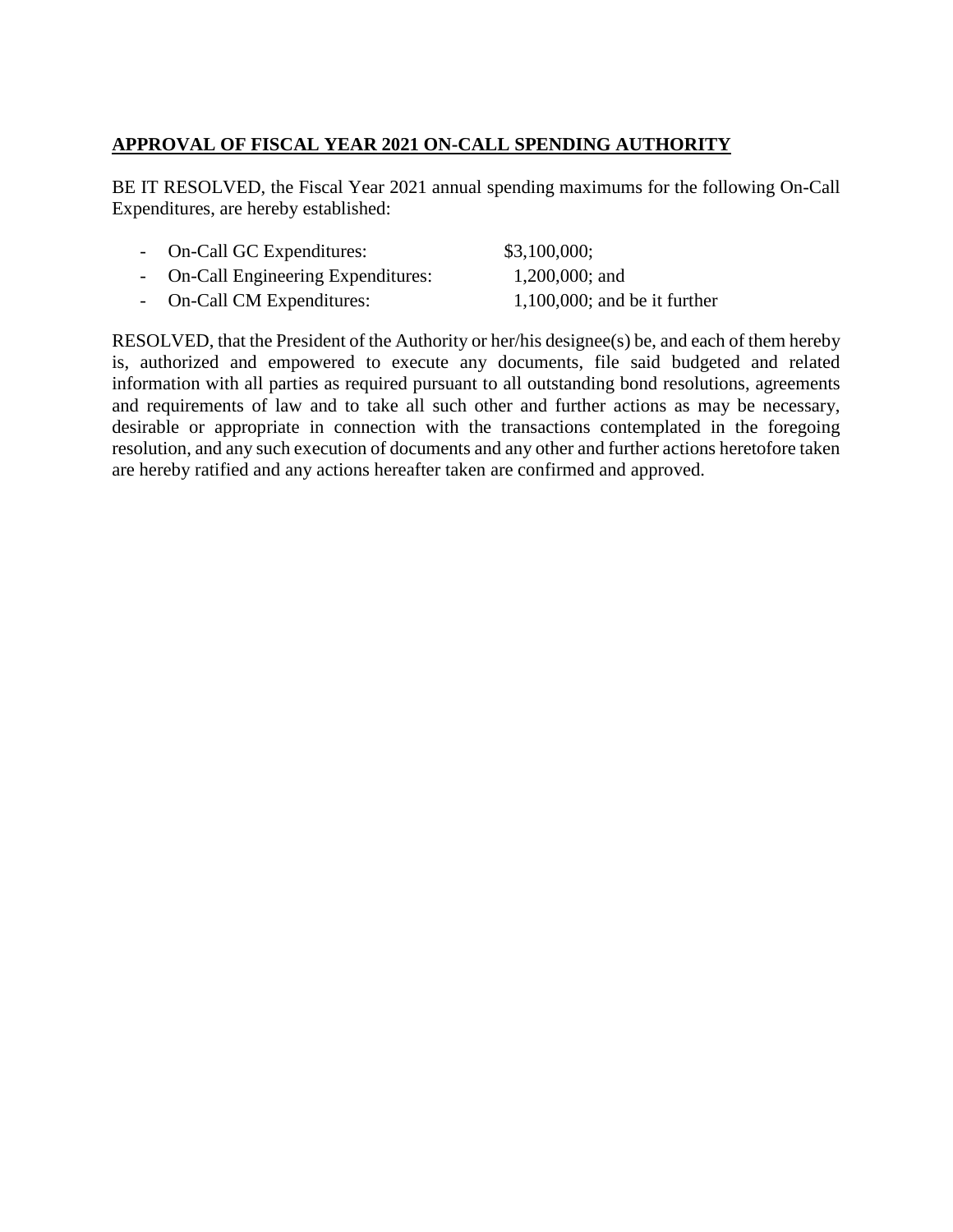### **AUTHORIZATION TO ENTER INTO AN AGREEMENT WITH MICRO FORCE, INC. ("MICRO FORCE") TO PROVIDE MICROSOFT DYNAMICS GREAT PLAINS AND PARAMOUNT WORKPLACE SOFTWARE MAINTENANCE SERVICES**

BE IT RESOLVED that in accordance with the materials presented to this meeting, the President and Chief Executive Officer of the Hugh L. Carey Battery Park City Authority (the "President") or her/his designee(s) be, and each of them hereby is, authorized and empowered to enter into an agreement with Micro Force. to provide Microsoft Dynamics Great Plains and Paramount Workplace Software Maintenance Services for a term of two (2) years, with the Authority having the option to extend for two (2) one (1) year renewals, for a not-to-exceed total amount of \$821,680.00; and be it further

RESOLVED, that the President or her/his designee(s) be, and each of them hereby is, authorized and empowered to execute and deliver the contract on behalf of the Hugh L. Carey Battery Park City Authority, subject to such changes as the officer or officers shall, with the advice of counsel, approve as necessary and appropriate and in the best interests of the Authority, such approval to be conclusively evidenced by the execution and delivery of the contract; and be it further

RESOLVED, that the President or her/his designee(s) be, and each of them hereby is, authorized and empowered to execute all such other and further documents and to take all such other and further actions as may be necessary, desirable or appropriate in connection with the transactions contemplated in the foregoing resolutions, and any such execution of documents and any other further actions heretofore taken are hereby ratified and any actions hereafter taken are confirmed and approved.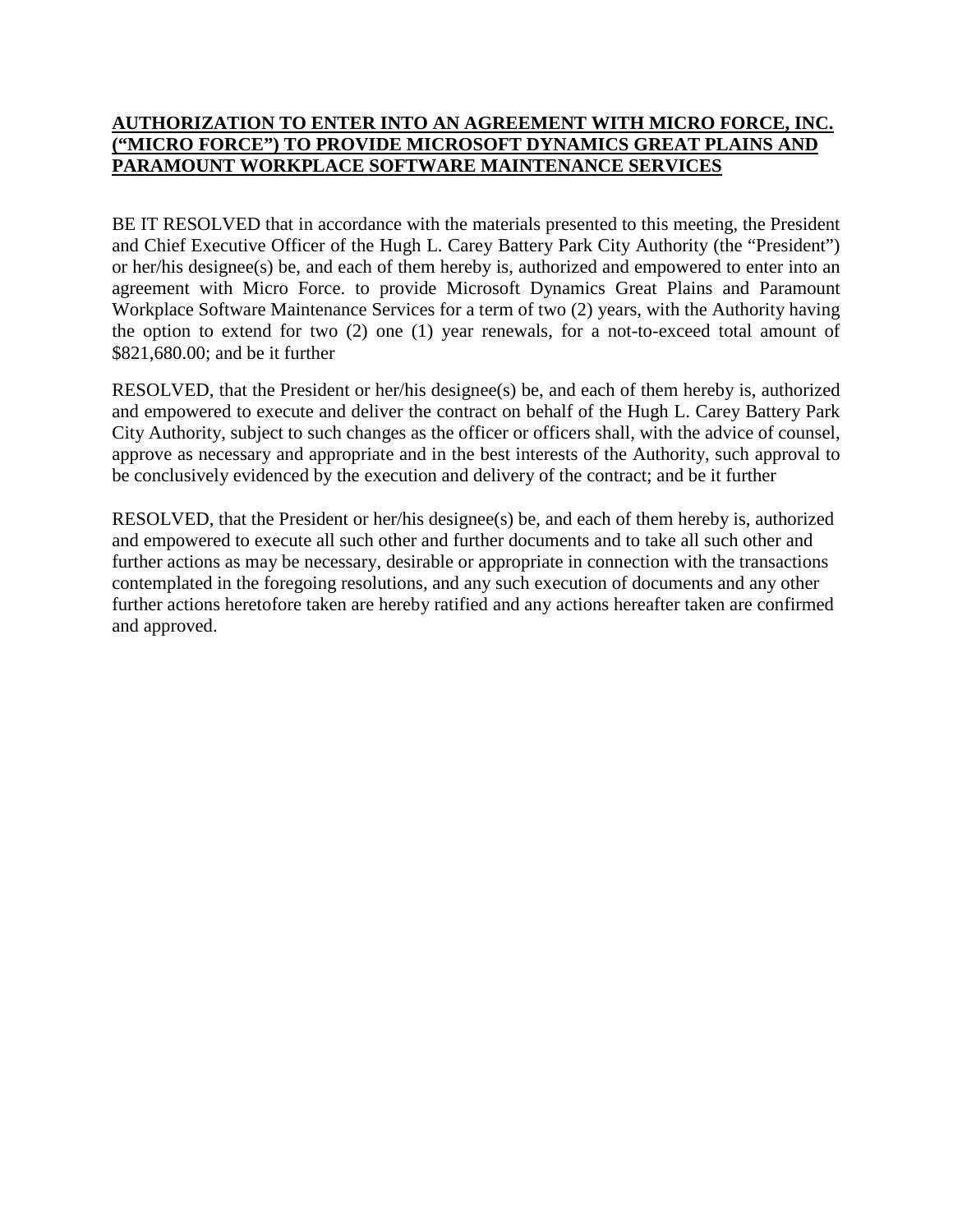### **AUTHORIZATION TO EXECUTE AN AMENDMENT TO THE AUTHORITY'S LEASE WITH BROOKFIELD OFFICE PROPERTIES, L.P. FOR OFFICE SPACE LOCATED AT 200 LIBERTY STREET**

BE IT RESOLVED, that the President and Chief Executive Officer (the "President") of the Authority or her/his designee(s) be, and each of them hereby is, authorized and empowered to execute an amendment to the Authority's lease with Brookfield Office Properties, L.P. for office space located at 200 Liberty Street (the "Amendment") in accordance with the description of those amendments presented to the Members; and be it further

RESOLVED, that the President of the Authority or her/his designee(s) be, and each of them hereby is, authorized and empowered to execute and deliver the Amendment on behalf of the Authority, subject to such changes as the officer or officers executing the Amendment shall, with the advice of counsel, approve as necessary and appropriate and in the best interests of the Authority, such approval to be conclusively evidenced by the execution and delivery of the Amendment; and be it further

RESOLVED, that the President of the Authority or her/his designee(s) be, and each of them hereby is, authorized and empowered to execute all such other and further documents and to take all such other and further actions as may be necessary, desirable or appropriate in connection with the transactions contemplated in the foregoing resolutions, and any such execution of documents and any other further actions heretofore taken are hereby ratified and any actions hereafter taken are confirmed and approved.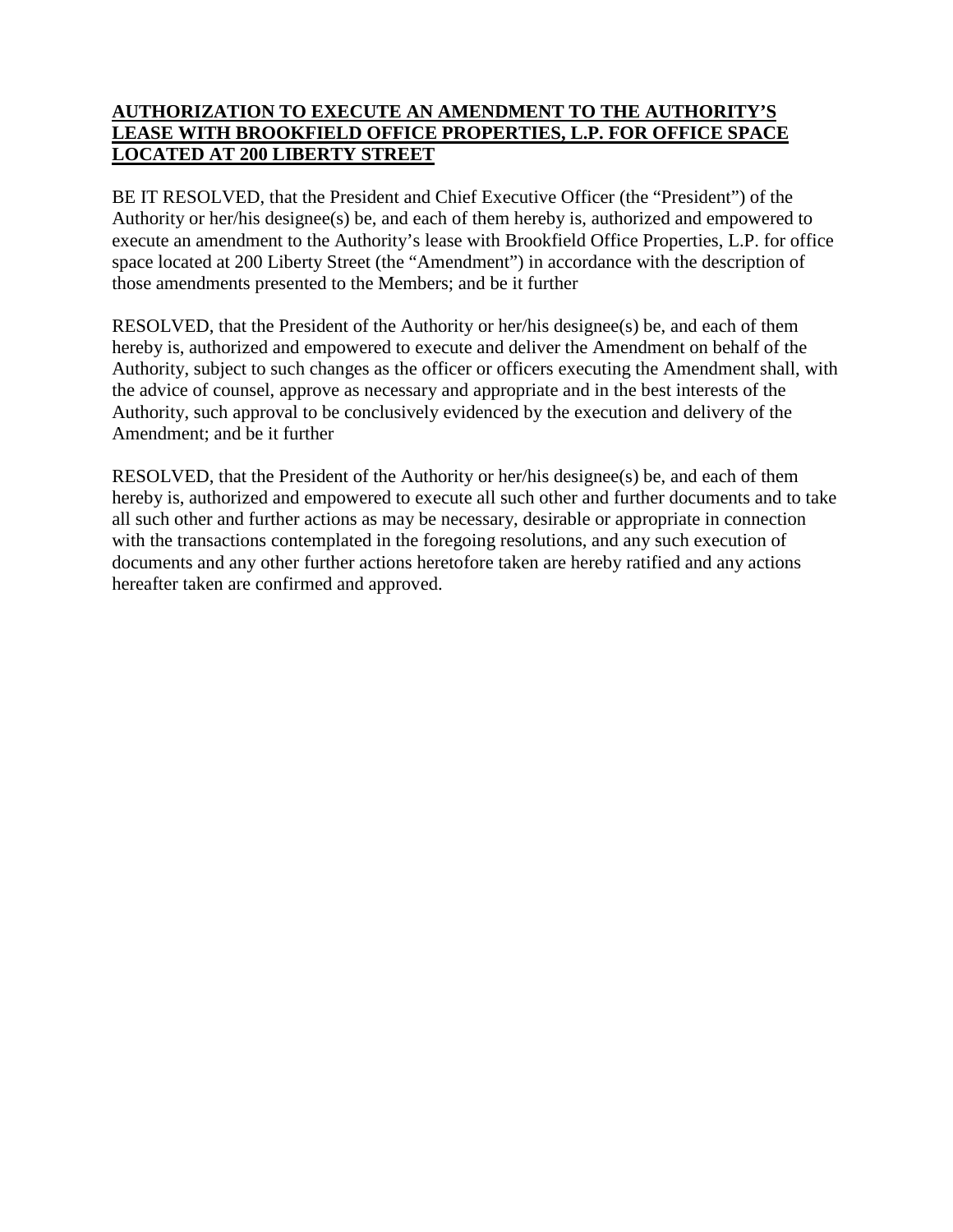### **AUTHORIZATION TO ENTER INTO AN AGREEMENT WITH THE ALLIANCE FOR DOWNTOWN NEW YORK, INC.**

BE IT RESOLVED, that in accordance with the materials presented to this meeting, the President & Chief Executive Officer (the "President") of the Authority, or her/his designees be, and each of them hereby is, authorized and empowered to execute a sponsorship agreement in the not-to-exceed amount of \$1,264,000, providing for a payment to The Alliance for Downtown New York, Inc. in the amount of \$632,000 for bus service during calendar year 2021, with the option to extend the agreement for an additional one-year term for calendar year 2022 in the additional amount of \$632,000; and be it further

RESOLVED, that the President of the Authority, or her/his designees be, and each of them hereby is, authorized and empowered to execute all such other and further documents, and take all such other and further actions as may be necessary, desirable or appropriate in connection with the transaction contemplated in the foregoing resolution, and any such execution of documents and any other and further actions heretofore taken are hereby ratified and any actions hereafter taken are confirmed and approved.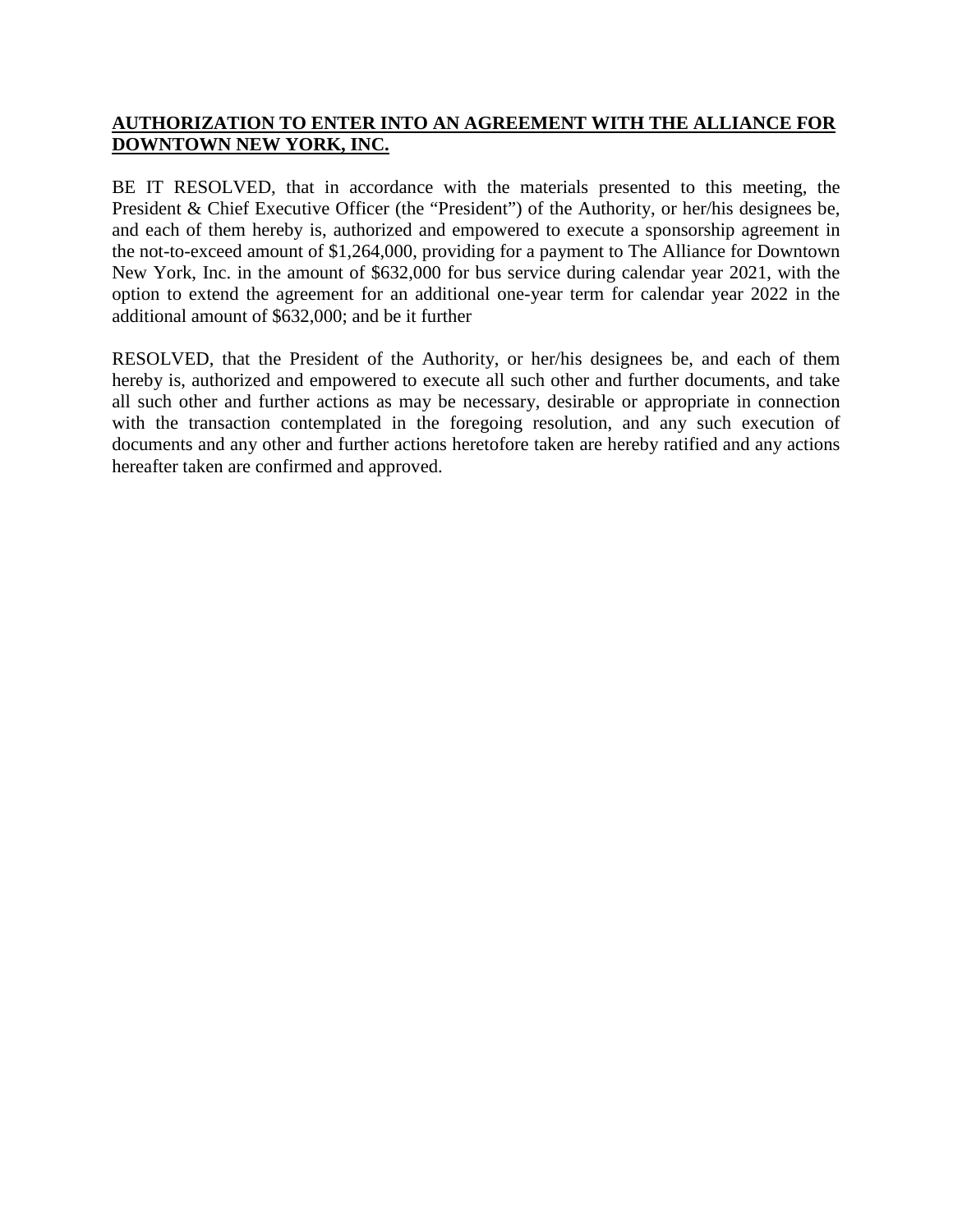#### **AUTHORIZATION TO ENTER INTO AN AGREEMENT WITH MOHANTY-GARGULIO, LLC ("MOHANTY-GARGULIO") TO PROVIDE QUALIFIED INDEPENDENT REPRESENTATIVE ("QIR") AND MUNICIPAL ADVISORY SERVICES**

BE IT RESOLVED that in accordance with the materials presented to this meeting, the President and Chief Executive Officer of the Hugh L. Carey Battery Park City Authority (the "President") or her/his designee(s) be, and each of them hereby is, authorized and empowered to enter into an agreement with Mohanty-Gargulio to provide QIR and municipal advisory services for a term of twenty-four (24) months, with the Authority having the option to extend for an additional twelve (12) months, for a not-to-exceed total amount of \$330,000; and be it further

RESOLVED, that the President or her/his designee(s) be, and each of them hereby is, authorized and empowered to execute and deliver the contract on behalf of the Hugh L. Carey Battery Park City Authority, subject to such changes as the officer or officers shall, with the advice of counsel, approve as necessary and appropriate and in the best interests of the Authority, such approval to be conclusively evidenced by the execution and delivery of the contract; and be it further

RESOLVED, that the President or her/his designee(s) be, and each of them hereby is, authorized and empowered to execute all such other and further documents and to take all such other and further actions as may be necessary, desirable or appropriate in connection with the transactions contemplated in the foregoing resolutions, and any such execution of documents and any other further actions heretofore taken are hereby ratified and any actions hereafter taken are confirmed and approved.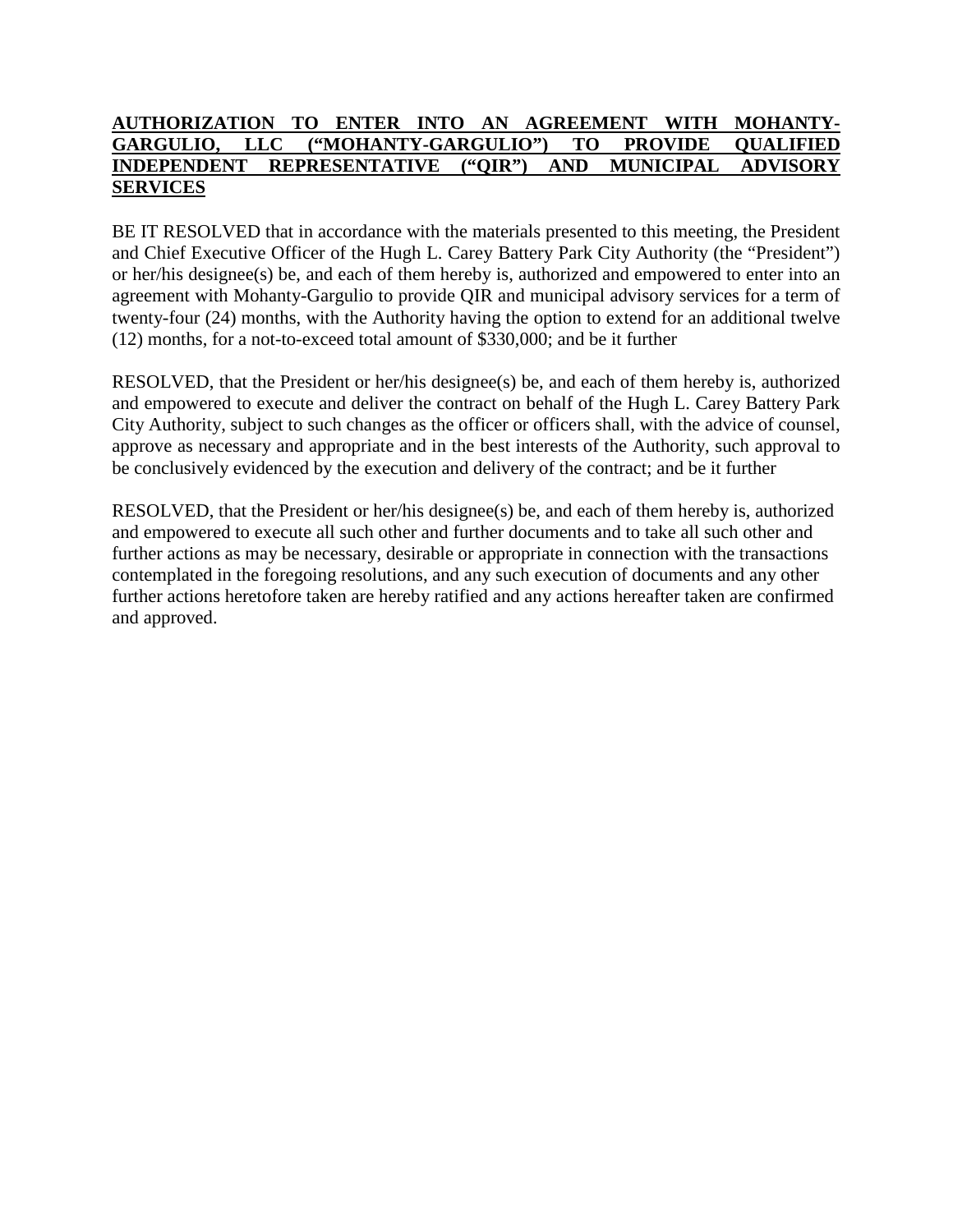# **AUTHORIZATION OF USE OF RESERVE FUND FOR CAPITAL EXPENDITURES**

BE IT RESOLVED, that the use of up to \$10 million of the operating contingency reserve fund as a funding source for approved capital expenditures for fiscal year 2021 is hereby approved; and be it further

RESOLVED, that the President of the Authority or her/his designee(s) be, and each of them hereby is, authorized and empowered to execute all such documents, and to take all such other and further actions as may be necessary, desirable or appropriate, in connection with the transactions contemplated in the foregoing resolution, and any such execution of documents and any other further actions heretofore taken are hereby ratified and any actions hereafter taken are confirmed and approved.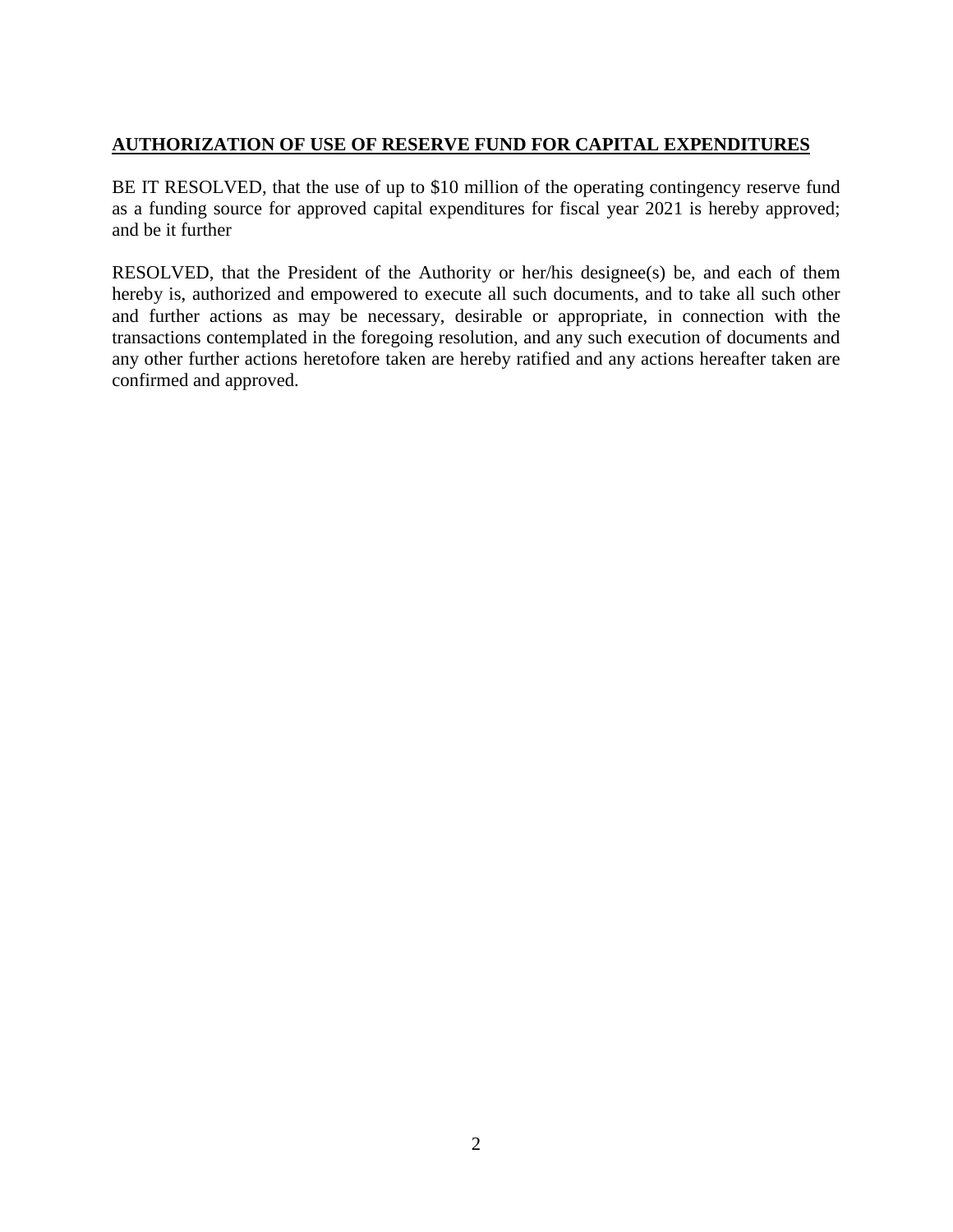# **AUTHORIZATION TO APPROVE THE REALLOCATION OF CERTAIN 2013 BOND PROCEEDS**

BE IT RESOLVED, that the reallocation of \$1,313,186 of unused bond funds to the general infrastructure category of the 2013 bond issuance is hereby approved; and be it further

RESOLVED, that the President of the Authority or her/his designee(s) be, and each of them hereby is, authorized and empowered to execute all such documents, and to take all such other and further actions as may be necessary, desirable or appropriate, in connection with the transactions contemplated in the foregoing resolution, and any such execution of documents and any other further actions heretofore taken are hereby ratified and any actions hereafter taken are confirmed and approved.